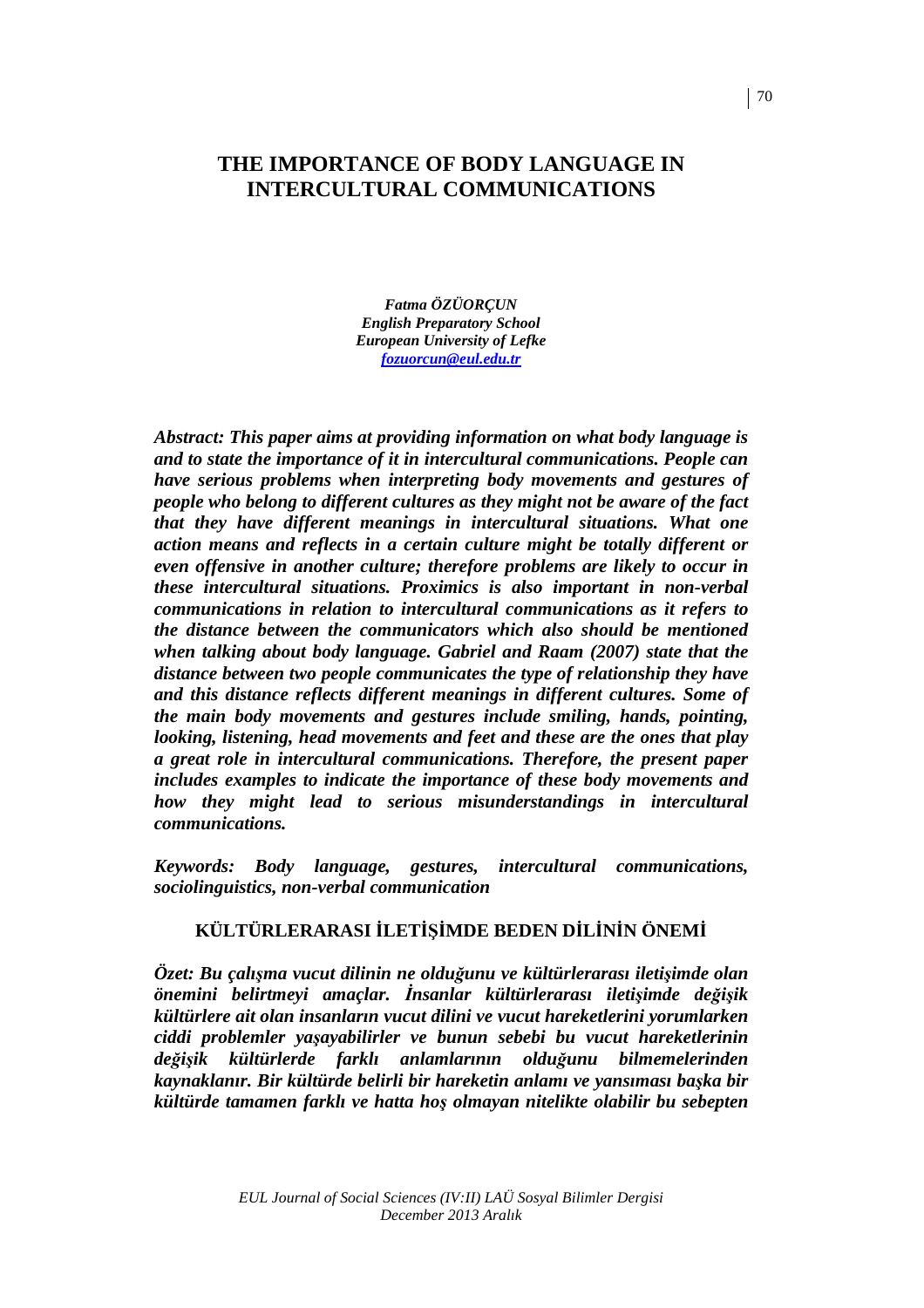*dolayı, bu kültürlerarası iletişim durumlarında problemlerin ortaya çıkması muhtemeldir. Kültürlerarası iletişime bağlı olarak, sözsüz iletişimde konuşma uzaklığı bilgisi de çok önemlidir. Konuşma uzaklığı bilgisi, iletişim halindeki iki kişi arasındaki uzaklığa hitap eder ve vucut dilinden bahsederken bundan da bahsedilmesi gerekir. Gabriel ve Raam (2007) iki kişi arasındaki uzaklığın, bu kişilerin arasındaki ilişkiyi yansıttığını vurguluyorlar ve bu uzaklığın farklı kültürlerde farklı anlamlar taşıdığını savunuyorlar. Temel vucut hareketlerinden bazıları el, baş ve ayak hareketlerini; ayrıca gülümseme, işaret etme, bakma, dinleme gibi unsurları da içerir ve bunlar kültürlerarası iletişimde büyük rol oynarlar. Bundan dolayı mevcut olan çalışma bu vucut hareketlerinin önemini vurgulamak ve bunların kültürlerarası iletişimlerde nasıl ciddi yanlış anlaşılmalara yol açtığını göstermek için örnekler içermektedir.* 

*Anahtar Kelimeler: Vücut dili, vücut hareketleri, kültürlerarası iletişim, toplum dilbilim, sözsüz iletişim.* 

## **1. INTRODUCTION**

Body language is a means of communication which includes body movements of the head, eyes, neck, hands, arm, feet or other parts of the body to reflect expressions. These body movements send messages to the receiver and they are primarily used to reflect our emotions or to support the verbal message. It is stated that the first impression of a person is received by eye contact which takes up %60 of the message and %30 is received by the ear, the remaining %10 of the message is the verbal message itself (MEGEP, 2008). It is obvious to understand that non-verbal messages play a great role in communication by looking at the portions above.

Gullburg (2013) defines gestures and body language by stating that "gestures reflect and interact with cultural, linguistic, cognitive, and more general aspects of communication, showing systematic variation across a range of measures in each of these domains''. Gestures are performed to convey meaning and structure. In other words, they are used to clarify, disambiguate, highlight messages or regulate turn taking. Gestures are actions that help one to organize thoughts and facilitate their expressions.

It is obvious that a great number of people agree that non-verbal language takes up more space in communication than verbal language. Therefore the aim of this paper is to indicate the importance of body language in intercultural communications and the role it plays in sociolinguistic contexts. It is crucial to bear in mind that body actions have different meanings in different cultures. For this reason, the interpretations of these actions will be quite different in diverse cultures. People can run into serious blunders if they are not aware of the fact that the encoding and decoding of these actions can vary according to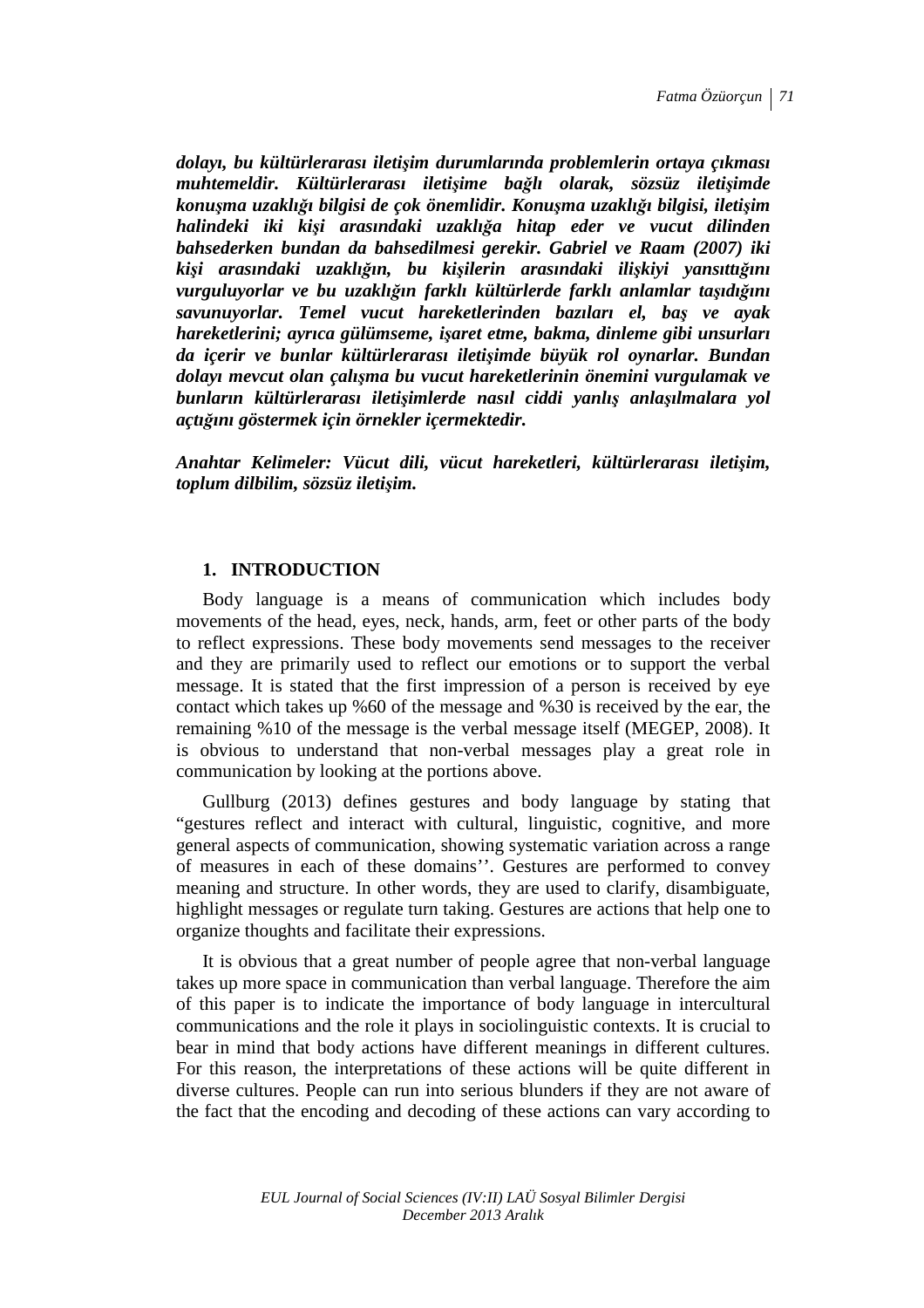culture. The paper also contains information on the importance of body language in intercultural contexts, and also provides various examples which will aid one to understand how different the same body movement might be interpreted by different cultures.

## **2. THE IMPORTANCE OF BODY LANGUAGE (NON-VERBAL COMMUNICATION) IN COMMUNICATION**

Mato (2012) aims to indicate how utterances or body movements have different effects or meanings when perceived by people who belong to different cultures. The author indicates that this happens when the performer intends to express something with utterances or actions that are perceived with a totally different meaning by the receiver. This is the main reason why misunderstandings between people occur especially in intercultural communication.

Novinger (2001) refers to non-verbal behaviors as the color of verbal messages. In other words, non-verbal gestures or behaviors support the verbal messages. Novinger (2001) gave a real life example that happened between a Brazilian woman and a man from Columbia to show that the same gesture might have different meanings in different cultures. The Brazilian woman decided to visit her sister who was married to a Columbian man in Columbia. She bought gifts to everyone in the family and gave it to them when she arrived. Her brother-in-law started to laugh loudly after receiving a figa as a gift. The figa is a statuette hand gesture which represents good luck, in Brazil but it is totally slang in many cultures including Columbia. This gift was not a good idea to be given to a person who did not belong to the Brazilian culture.

Actions or body movements contribute to non-verbal communication and they are also called kinesic code. Movements and behavior of the body communicate differently (Gabriel & Raam, 2007). Using your hands and especially touching someone when communicating can be very dangerous in some cultures because you might be perceived as unwanted or breaking norms. A suggestion provided by Gabriel and Raam, (2007) is to observe the person who you communicate with first and then decide to initiate or touch.

Sharifiabad and Vali (2011) state that, there are many factors that affect communication related to body language like culture, gender, age, and psyche. The researchers conducted a study to identify the differences between Persian students and native speakers of English using body language. The study revealed that there were no significant differences between the two groups in terms of using body language but the observations showed that Persian EFL (English as a Foreign Language) learners used more facial expressions than gestures when communicating.

Sharifiabad and Vali (2011) claim that there are two types of communication: non-verbal communication which are the skills we use to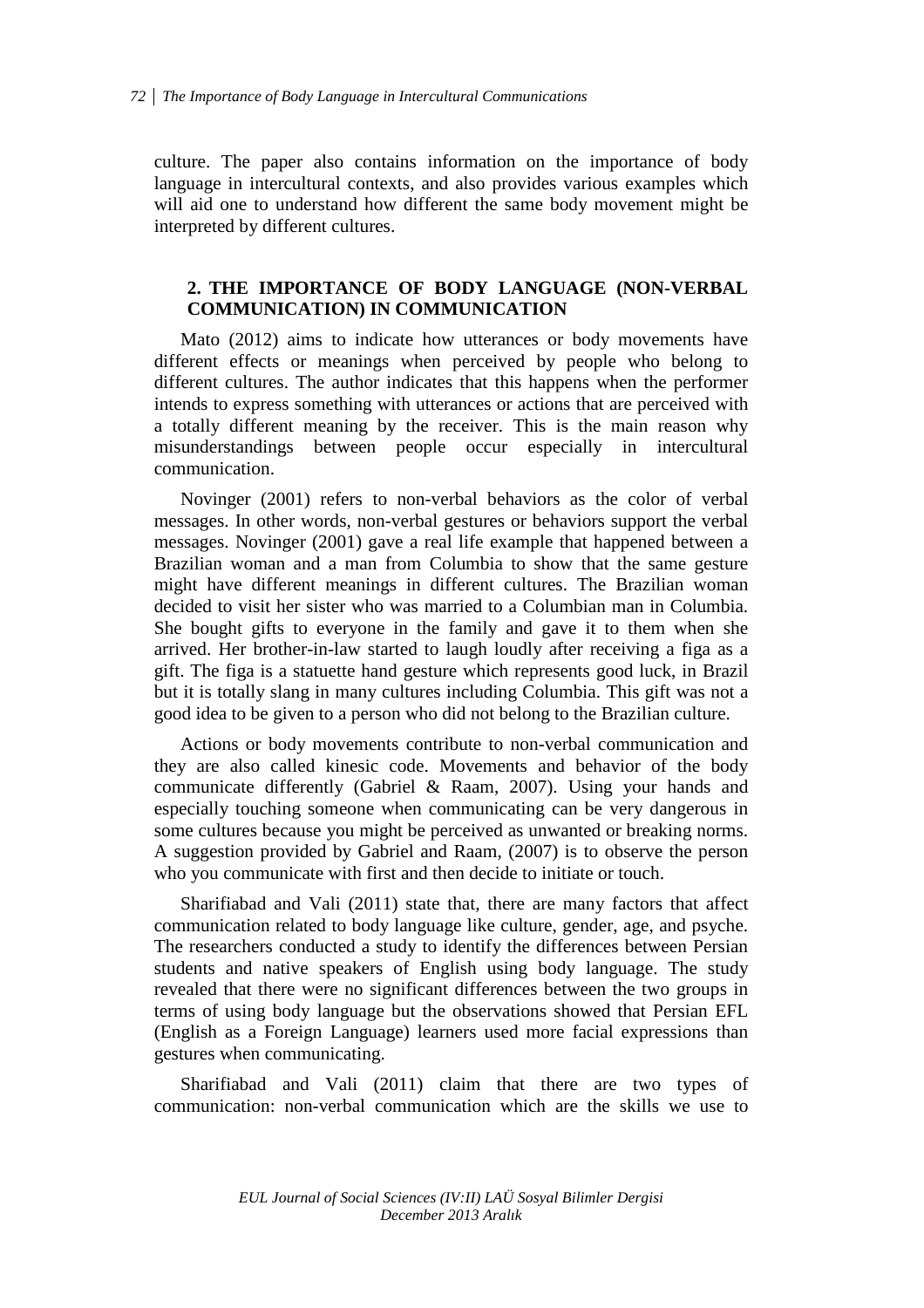express our ideas and feelings without using any words and verbal communication which we use in spoken interactions. The researchers claim that body language includes greetings, how people sit or stand, what facial expressions they use, clothes, hairstyle, tone of voice, eye movements, how they listen, how close they stand, and whether they touch each other while communicating. The researchers also refer to body language as the language of emotions, space, time, and tacit knowledge. Non-verbal communication involves unspoken language produced by the person together with gestures and facial expressions and gestures are referred to as movement of a part of the body, especially the hand or the head. On the other hand they refer to facial expressions as the movements of face especially eyes which are very important in non-verbal communication. The way one sits or stands also conveys messages in intercultural communication like bowing, showing soles of feet etc. (Sharifiabad & Vali, 2011).

Ekman, (2007) indicates that there are six emotions that are innate and universal, these are; happiness, sadness, fear, anger, disgust, and surprise. Watson (as cited in Sharifiabad & Vali, 2011) refers to some cultures as ''contact'' cultures and some as ''non-contact'' cultures according to the physical touch or contact during interaction. In his study, he has found out that the contact cultures (ones who facilitate physical touch or contact during interaction) have more direct orientation, less interpersonal space, and more touching when interacting.

## **3. PROXIMICS**

Proximics is another important issue in intercultural communications in relation to non-verbal language. Proximics refers to the space between the communicators. The distance when communicating differs according to culture and the amount of distance has different meanings in different cultures (Sree & Siawuk, 2012). For example, Sree and Siawuk have found out that the Gamo (an ethnic group in Ethiopia) females feel uncomfortable when strangers are too close to them when communicating.

Sree and Siawuk (2012) divide proximics into four main categories; intimate, social, personal, and public space. The researchers support that the distance plays a great role in the communication process. They give an example of an American diplomat and his Arab host, where the Arab moved very close to the American but this closeness made the American very uncomfortable that he retreated a few feet. On the other hand this action made the Arab to feel that the American was cold and aloof. This action transferred a non-verbal message and it was misinterpreted by the two cultures because of the lack of knowledge they had about each culture. Americans preserving space can also be seen when two Americans get on an empty elevator, each one will move to opposite sides.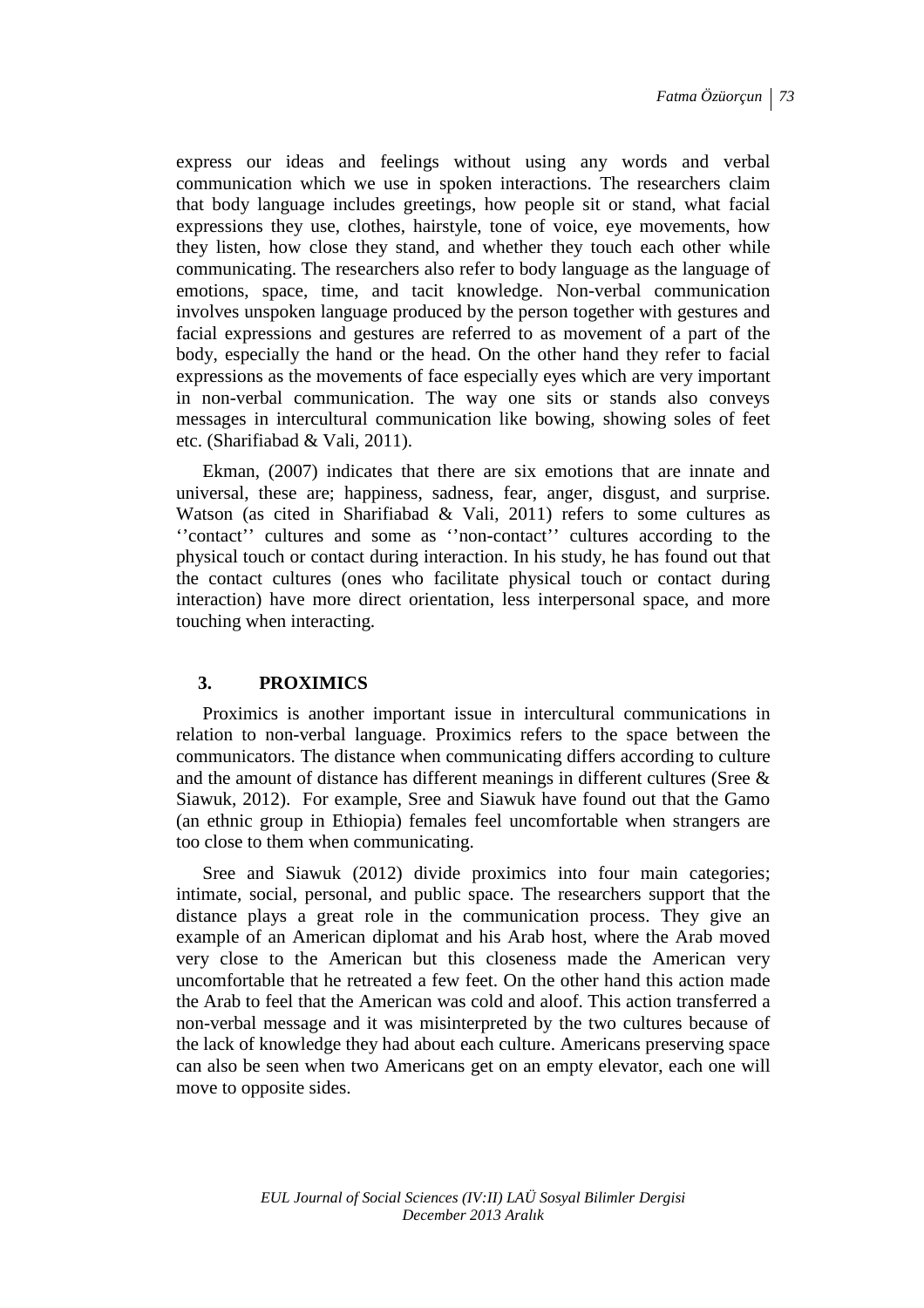Proximics is defined in MEGEP (2008) as the amount of space around or between us and others. They indicate that the space between two communicating people communicates what type of relationship exists between the two people. The meaning of space differs according to culture and people have to be aware of this especially in intercultural communications.

People reflect their relationship with proximics and MEGEP (2008) has identified 4 types of closeness related to the relationship between people. The article uses a diagram to clarify the situation by putting the person in the middle and drawing 4 circles around it from small to larger. The first circle indicates the person in the middle and the space up to the second circle is the private area which the person uses for his/her family or very close friends. The distance between the people in this area is from 0 to 25 cm's. When strangers enter this area the person feels uncomfortable and wants to leave the area immediately. This is the reason why the faces of the people on mass transportation are always sulky. The same thing happens when people are on lifts. They move very little and wait to get off the lift as soon as possible. The second circle is called personal area and it is for the people who know each other and for friends. The person maintains the space from 25cm' to 1 meter with these people and handshakes appear between these measures. The person will feel uncomfortable when a stranger approaches closer than the measurement provided. The third circle is called social area and these are the spaces for people who know the person but do not feel any closeness. These people might be the students at the person's school or the people from the neighbor apartment and the people keep 1 to 2,5 meters when greeting with each other. The fourth and the last space is called common area and these are the areas which are used by everybody. The people feel comfortable when strangers are at least 2,5 meters away from them (MEGEP, 2008).

According to communication specialists, two-thirds to three-fourths of all communication are non-verbal. The percentage varies and this variation depends on different cultures. What is obvious is that people communicate more by non-verbal language than verbal language (Novinger, 2001).

## **4. FIVE CATEGORIES OF FACIAL AND BODY MOVEMENTS**

Ekman (2007) has divided the entire facial and body movements into five categories;

1. Symbolic movement: Symbolic movements are said to be used as a substitute to verbal language and they have different culture characters. For example, the gesture to express OK and victory with ones hand. Another example is the body language used to refer to ''suicide''. Japanese people would perform an act like stabbing a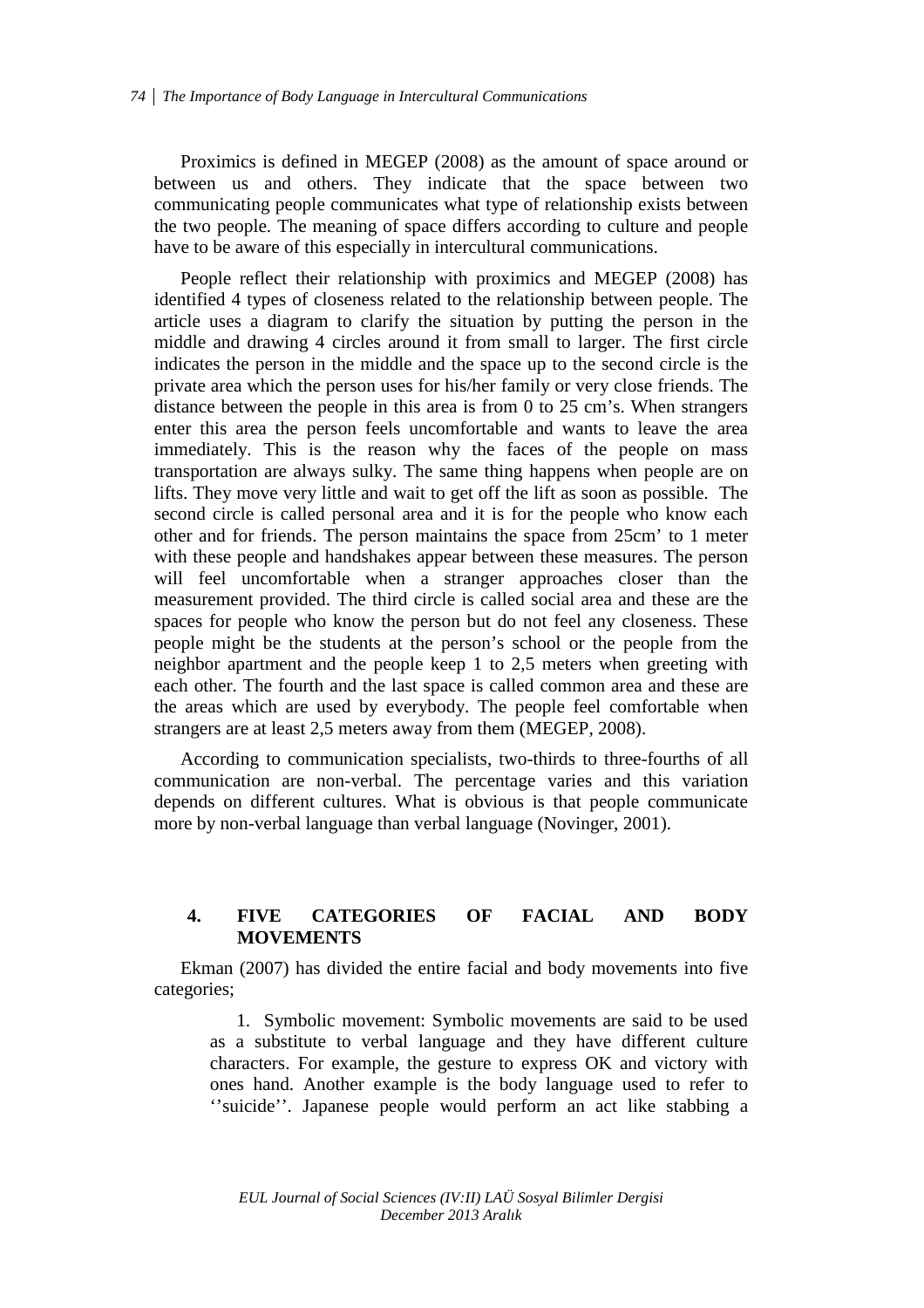dagger in the stomach while an American would perform an act like a gun in ones hand and pretending to shoot himself from the temple. Both actions in both cultures are used to refer to the word "suicide".

2. Illustrative movement: These movements are used together with verbal language and they intend to clarify the point which is said, like characterizing a thing's rhythm and speed or describe a body movement.

3. Emotion revealing movement: These are normally facial expressions that reflect emotion or mood.

4. Modulation movement: These movements are used to maintain or adjust the face to face talk. For example, using the head or eye movement to let somebody know that you have finished your turn of talking and now it is the other side's turn to speak.

5. Adaptable movement: These movements contain movements like wiping eyes, shaking hands or feet.

## **5. BASIC BODY MOVEMENTS IN RELATION TO INTERCULTURAL COMMUNICATIONS**

Below are some basic body movements and examples that reveal how differently the same body movements or gestures might be interpreted by people who belong to different cultures.

## **Smiling**

The Europeans perceive a smile as an affirmative or showing that you agree with the communication partner. Whereas the Asians try to reveal that he/she is not happy with the situation. For this reason the body action is same but the meaning it represents is different in each culture (as cited in Cangil, 2004).

Communication breakdowns are likely to occur when body language is interpreted incorrectly due to cross-cultural diversity. Smiles have different meanings and people smile for different reasons in different cultures. The people in the USA show gratitude through smiles and they also smile when greeting with people. On the other hand, people in Japan smile for different reasons other than the ones mentioned for Americans. Japanese people smile when they are embarrassed, ashamed and even when they feel uncomfortable. Fontes (2008) also gives an example of her own to state that smiles represent different meanings in intercultural communication. She thought that her Japanese friend was not concentrating on what she was saying about a very sad event.

Novinger (2001) also indicates that there are different smiles in France and they all have different meanings for certain situations and reasons; a smile can be flattering, convivial, possessive, cynical, courteous, or condescending. The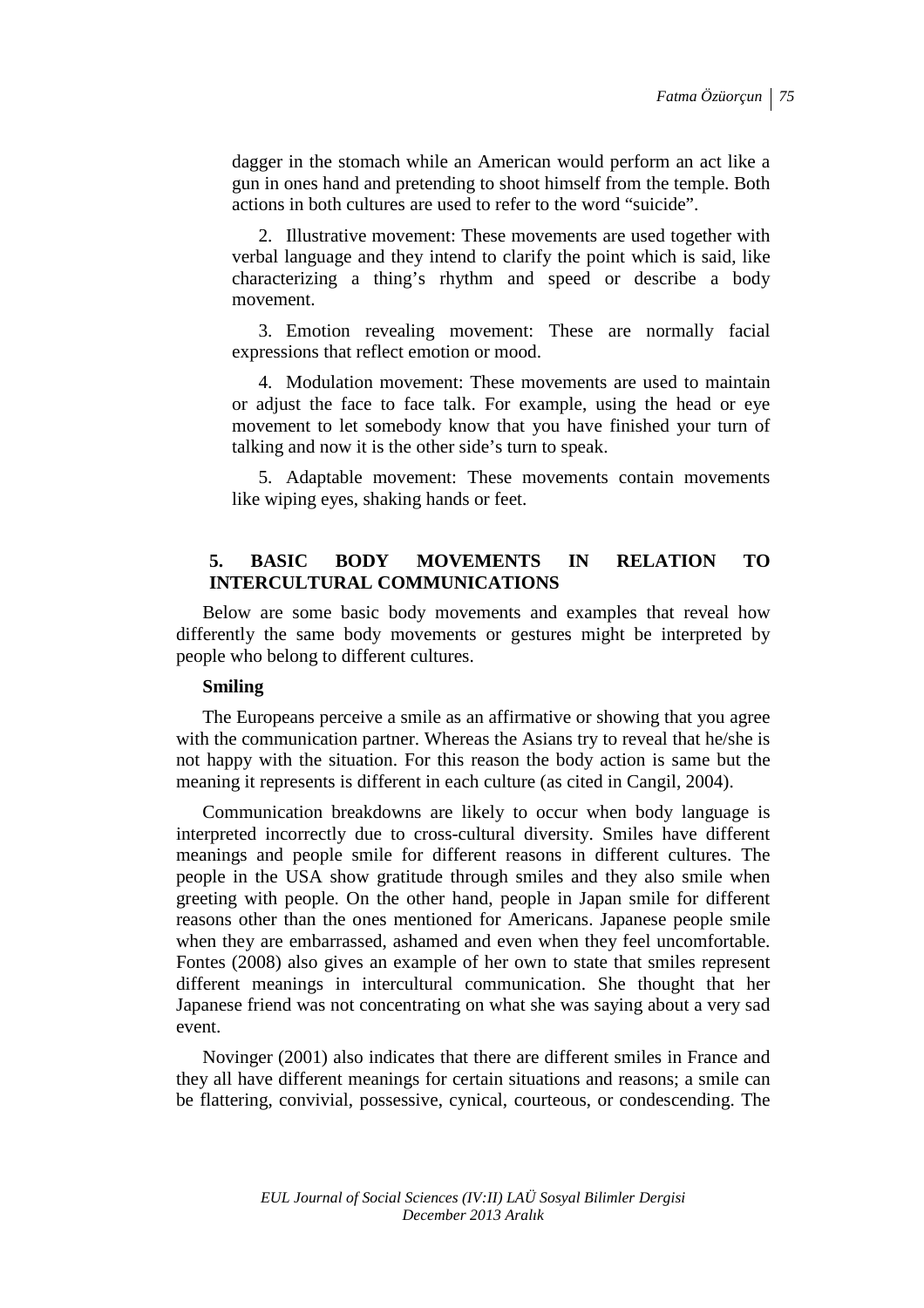person who hears that smiles have different meanings in France might be confused as this does not happen in their culture.

#### **Hands**

A very serious example is when people with the same sex (mainly adults or older people) hold hands and walk about. In the Turkish or Cypriot culture this reflects that they are having a homosexual relationship. But in other cultures like China it is not like that at all, it just means that they are very close friends (Dresser, 1996).

Kumayama (1991) states that hands are important in the Japanese culture especially when giving and receiving something. For example, the Japanese people use both hands to give their business card and the receiver is expected to take the card with both hands otherwise it is interpreted as the person being rude and not paying respect. The same thing happens when giving gifts. The Japanese people stand up and give the gift with both hands and the person who is receiving the gift should also stand up and receive the gift using both hands. Receiving a gift with both hands reflects appreciation in the Japanese culture (Kumayama, 1991).

Coshkun (2010) says that using the left hand for eating, greeting, or smoking is not approved in the Middle East because of religious beliefs. The Middle East people would most probably misunderstand a person from a different culture when using his/her left hand for greeting.

#### **OK gesture**

Non-verbal communication plays a greater role than verbal communication. An American teacher had a student from Afghanistan came to see her who was interested in finding out if she had passed the test. The American teacher looked at her and performed the gesture "Okay" with her hand and fingers. The girl was very upset and ran away at once, went home and started to cry. Her brother asked her what had happened and then started to laugh as he knew what the gesture meant to Americans. Then she understood that the American teacher was actually trying to say that she had done fine on the test (Dresser, 1996).

#### **Pointing**

Pointing is another example that most of the time results in misunderstandings in cross cultural communications. Dresser (1996) provides an example of a family from Japan who got extremely angry by a girl who was working as a shopping assistant at Disney Land. The Japan family asked her where the restroom was and the girl pointed and said "it is over there". She was not aware that pointing was very rude in the Japanese culture (Dresser, 1996).

Coshkun (2010) indicates that pointing with your index finger towards yourself is insulting for the people who come from Germany, Netherlands, or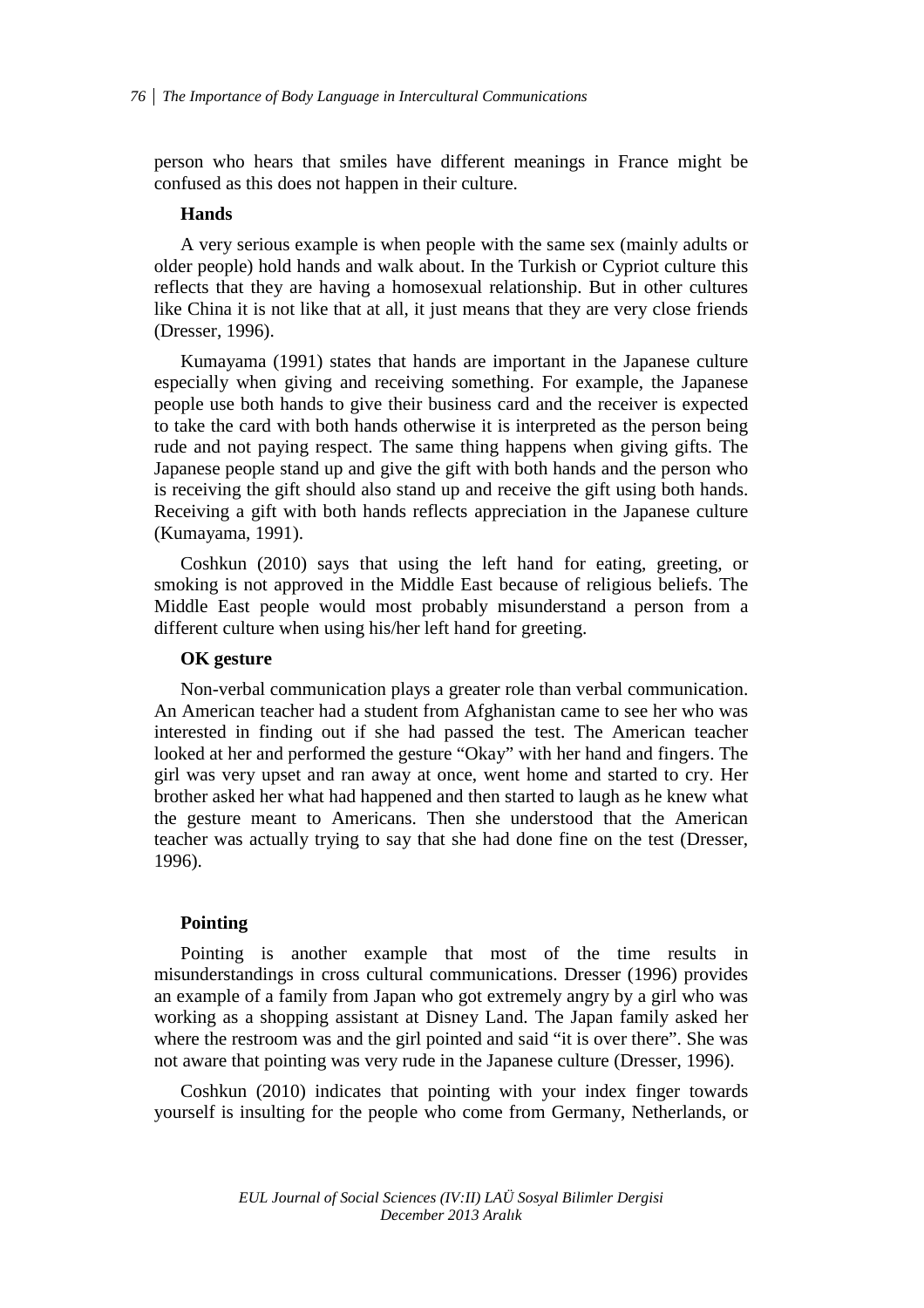Switzerland and this action can lead to problems with no intention to do so. This action is rude in Venezuela, Sudan, and in Sri Lanka as well.

#### **Fingers**

In many parts of the world holding your thumb up means victory or well done. This is not the case in some countries like Iran or Nigeria where it is perceived and interpreted as an insulting language (MEGEP, 2008).

Cangil (2004) provides an example in her article related to fingers. She indicates that the Turks use their index finger by putting it at the chest level and shaking it forth and back to threaten somebody. On the other hand, this action will not mean anything to the Germans because they use their index finger to threaten people by waving it to the right and to the left with their palms towards themselves.

An American will try to convey the message that a person is crazy by holding the index finger next to the right ear without touching the ear and twirling and twisting the index finger in a rotary motion. This non verbal message will probably mean nothing to somebody from a different culture (Molinsky et al., 2005).

Another interesting example about fingers is related to numbers. In Turkey people raise their index finger to represent one when counting but this index finger means four in France because they start counting with their little finger. The same finger will mean two in Japan and the reason for this is that they start counting from the thumb (Coshkun, 2010).

#### **Looking**

Another important gesture is looking at someone's eyes (Dresser, 1996). Looking at someone's eyes when speaking is a sign that shows you mean what you say to Americans and if the person in front avoids eye contact, this is interpreted negatively. An experience from an American teacher is appropriate to be mentioned here. She had a misbehaving girl in her classroom that was from Mexico. The teacher called her to the front and tried to explain that her behavior was not appropriate. The girl stood and looked down for the entire time that the teacher was talking. The teacher got angry and asked her to look at her in the eye. The little girl refused to do so and continued to look down. After school the little girl went and explained everything to her mother. The mother came to the teacher to explain that the little girl was actually trying to show her respect while looking down when the teacher was speaking. On the other hand, looking down was a sign of disrespect for the American teacher. Both sides were not aware of the cultural differences in relation to body language and gestures so the situation above lead to serious misunderstandings (Dresser, 1996).

Gabriel and Raam (2007) believe that eye contact is very powerful in nonverbal communication. It is believed that confident people are the ones who use eye contact, they are credible and do not have anything to hide.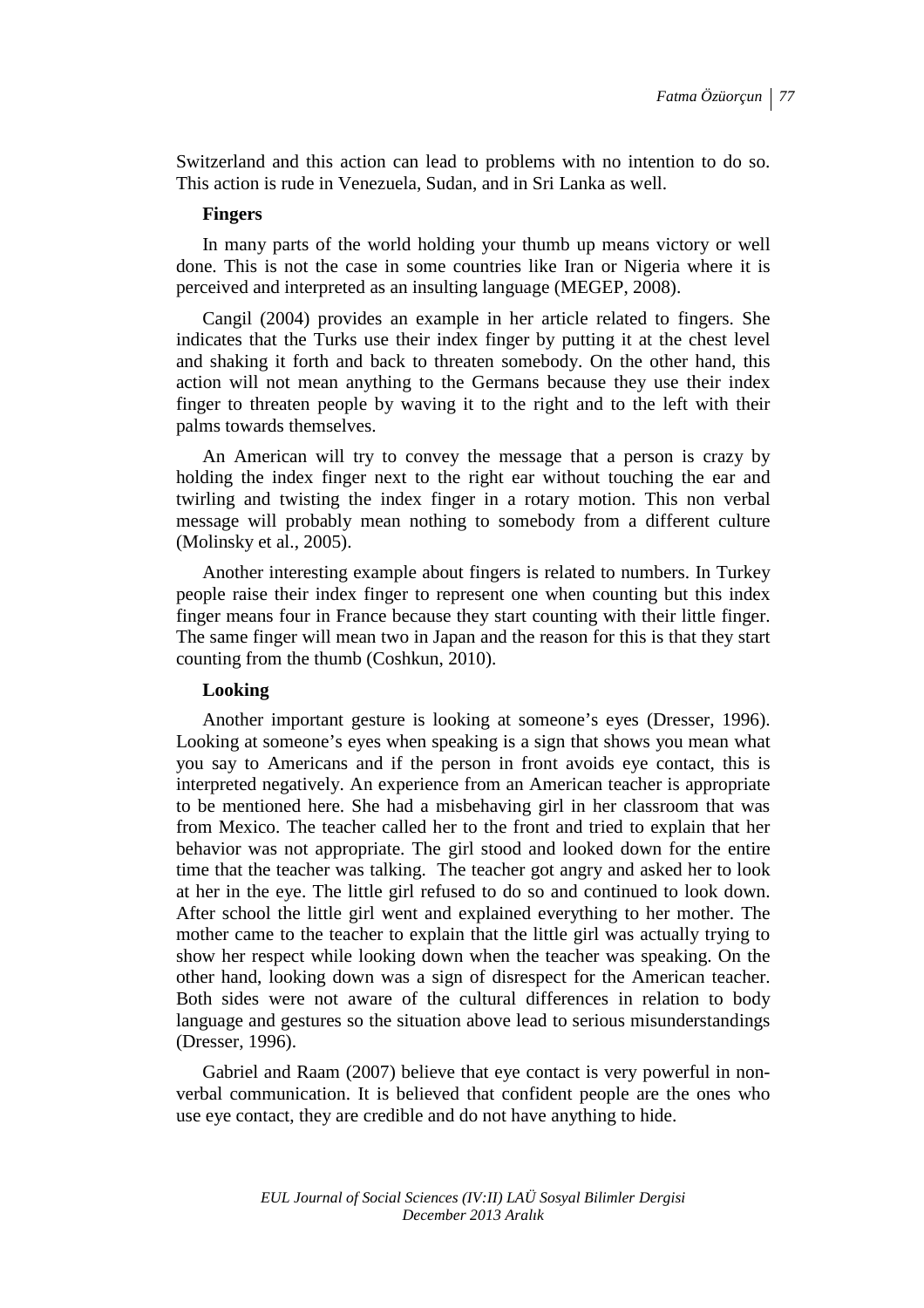The Japanese people will close their eyes entirely during a meeting and this is not a sign of tiredness or disrespect, it actually shows that they are listening carefully to the person who is talking (Dorn & Koch, 2005). On the other hand, in America, Turkey or Cyprus, the people would be offended towards such an action as they would think that they are boring people or the people are paying disrespect to the speaker.

Another example for eye contact is provided by Novinger (2001), where she talks about a Brazilian woman moving to the United States. The woman felt invisible when she was out in public because nobody looked at her. The woman did not understand as looking at somebody in the Brazilian culture meant admiration or interested in, where as in the United States looking at somebody especially for a long time is considered to be threatening or inappropriate (Novinger, 2001).

#### **Staring**

Staring at somebody in the eye means an invitation to violence to Americans, it reflects that you are daring them. This gesture is called "maddogging". In some places (like Universal Studio' Universal City Walk) they warn people with signs saying "no undue staring". This expression will make people understand that just by staring at somebody you might be in trouble (Dresser, 1996).

### **Listening**

According to Dresser (1996) Americans and many other English speaking countries, you look down when you speak and you look up when you listen. You reflect that you are listening to the person who is speaking when you look up to the person. It is not always the same in different cultures. Africans and African-Americans show that they are listening to you by looking down and they look up when they are talking to a person. This simple gesture might lead to misunderstandings between the two sides as the Americans will think that the African or African-American is not listening or showing disrespect, and obviously the African or African-American will feel the same when an American looks at them when they are speaking. This action shows that if a person is looking away or down when you are speaking from a different culture, it might not mean that they are not listening to you or ignoring you (Dresser, 1996).

#### **Handshake**

Handshakes are common all over the world but people, especially males should be careful when tending to shake a woman's hand which especially belongs to the Islamic culture, as in many cultures it is a serious disapproved action to touch a woman, even for a handshake.

Shaking hands is not common in the Japanese culture so people should not misunderstand when they do not do it instead they use the bow to greet people (Coshkun, 2010).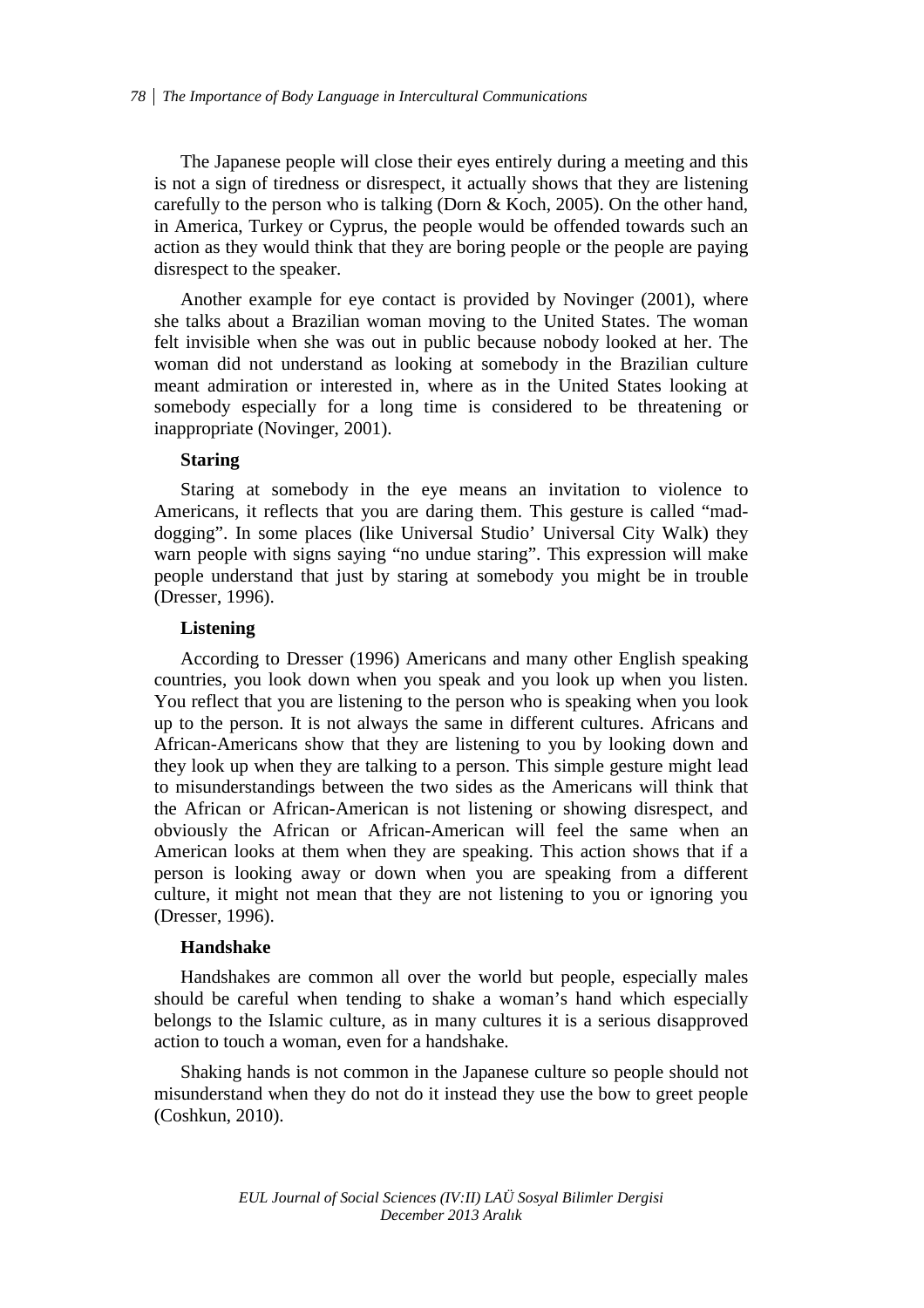#### **Head movements**

The same body movement may reveal entirely opposite meanings in crosscultural communications. For example, in the whole world a person would nod their head up and down to say yes. On the other hand, the people in Turkey, North Cyprus, Greece, Italy, Syria, and Sicily nod their head up to express "no". Shaking their heads back and forth means "yes" in these countries (MEGEP, 2008).

Cangil (2004) also indicates that Turkish people nod their head up and down when approving a verbal message but they also use the same gesture to represent disapproval sometimes. This gesture would definitely be very confusing for people who are not Turiskh, Greek or Syrian as the people who belong to other cultures nod their head right and left to show that they disagree or disapprove something.

#### **Blowing your nose**

It is extremely rude to blow your nose in public in Japan (Coshkun, 2010). An English or American person will feel free to blow their noses anywhere. An American can get into serious trouble in such a case without even knowing or understanding why such a problem occurred as they do not have it in their own culture.

#### **Feet or shoes**

It is stated in MEGEP (2008) that a person can understand the real intention of another person by looking at their feet. If one person's feet ate turned to the door when speaking to someone else, then this communicates that they are not really happy speaking and that they want to end the conversation.

Coshkun (2010) indicates that American businessmen put their feet on the table especially when speaking on the phone but a Japanese person would perceive this action as very bad manners because it is not accepted to show the soles of your feet to anybody.

#### **Victory or Peace sign**

The victory sign or peace sign is perceived OK when the palm is facing outward in America, whereas when the palm is facing towards the performer it is accepted as very offensive to the society's moral in England.

Finally all the examples above reveal that, in order to communicate well it is a must to understand that every culture is unique and has its own values, customs, and characteristics other than treating them as inappropriate behavior.

## **6. CONCLUSION**

It is important to know and understand that every culture is unique and has its own values, customs, and characteristics. Misunderstandings and misinterpretations can be minimized when both sides are aware of the fact that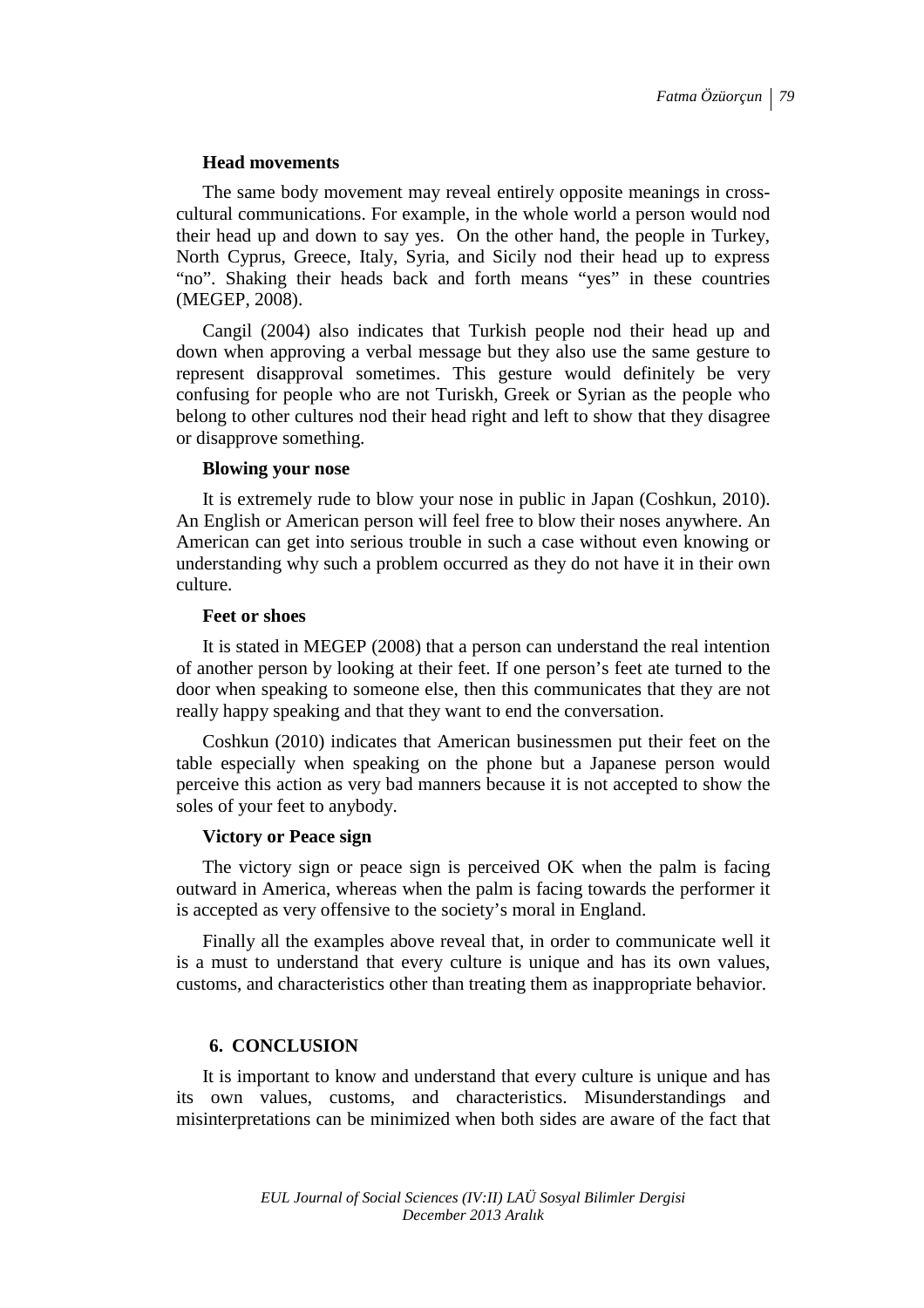not every behavior is appropriate or conveys the same message in every culture. It is assumed that the examples provided throughout the paper will shed light to the importance of body language in intercultural communications and aid people in understanding these body movements rather than treating them as inappropriate behavior

## **REFERENCES**

Cangil, B. E. (2004), "Beden Dili ve Kültürlerarası İletişim", *Hasan Ali Yücel Fakültesi Dergisi*, 2: 69-78.

Coshkun, A. (2010), "Whose English should we teach? Reflections from Turkey", *ESP World*, 9(27): 1-20.

Dorn, G. & Koch, G. A. (2005), *Intercultural Skills, CILT,* The National Center for Languages.

Dresser, N. (1996), *Multicultural Manners. Essential Rules of Etiquette for the 21st Century,* John Wiley & Sons. New Jersey, Canada.

Ekman, P. (2007), *Emotions Revealed, Recognizing Faces and Feelings to Improve Communication and Emotional Life*, Times Books, Henry Holt and Company, New York.

Fontes, A. L. (2008), *Interviewing clients across cultures,* Guilford Press, USA.

Gabriel & Raam, N. (2007), "When negotiating, look for non-verbal cues", http://www.vinyas.net/masters-of-body-language-good-one/, (accessed 1.6.2013

Gullberg, M. (2013), *Gesture Analysis in Second Language Acquisition,* Blackwell Publishing.

Kumayama, A. (1991), "Japanese/American cross-cultural business negotiations", *Intercultural Communication Studies*, 1(1): 51-67.

MEGEP (2008), Beden Dili, Büro Yönetimi ve Sekreterlik, Mesleki Eğitim ve Öğretim Sisteminin Güçlendirilmesi Projesi, TC Milli Eğitim Bakanlığı, Ankara, http://hbogm.meb.gov.tr /modulerprogramlar /kurspr ogram lari/ buroyonetim/moduller/bedendili.pdf, (accessed 6.11.2013).

Molinsky, L. A. & Krabbenhoft, A. M. & Ambady, N. & Choi, S. Y. (2005), "Cracking the Nonverbal code, Intercultural competence and gesture recognition across cultures", *Journal of Cross Cultural Psychology,* 36(3): 380-395.

Novinger, T. (2001), *Intercultural Communication. A practical guide*. University of Texas Press, USA.